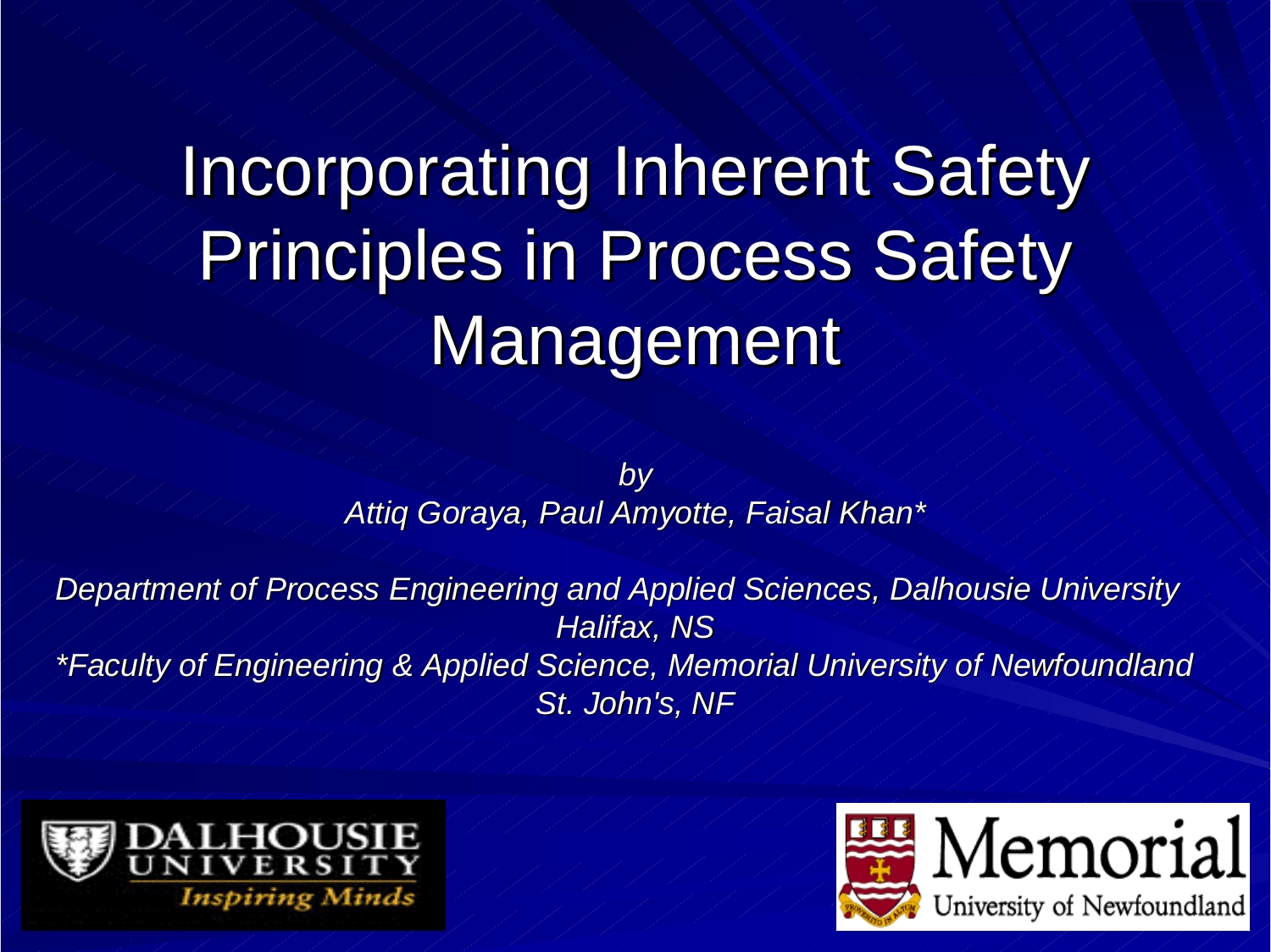## Outline

**Objectives Process Safety Management** Elements of PSM **Inherent safety Principles of inherent safety The need for incorporating IS in PSM Methodology Example: Incident Investigation Example: Management of Change** Future work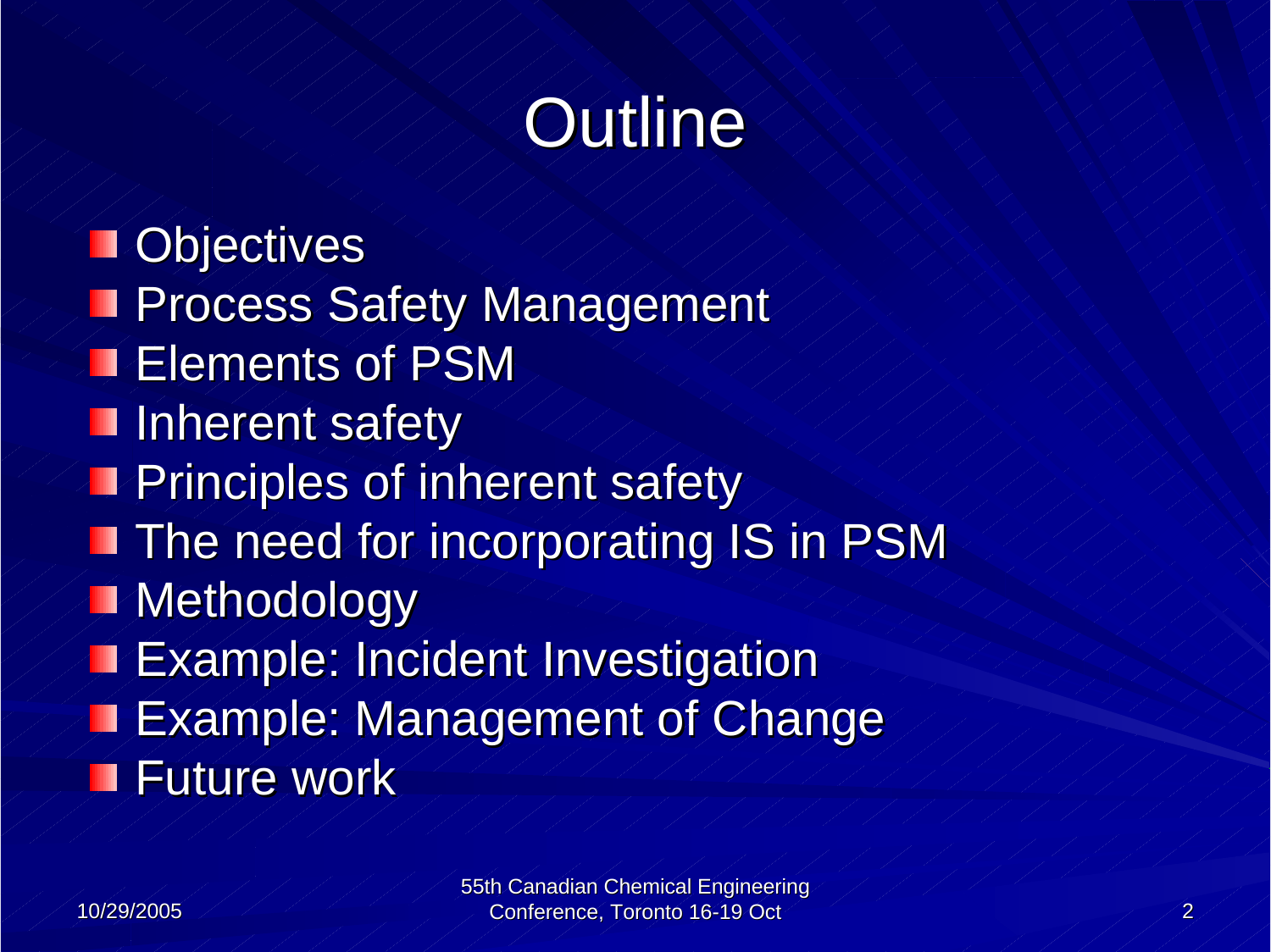## Objectives

Incorporate inherent safety principles in process safety management both qualitatively and quantitatively.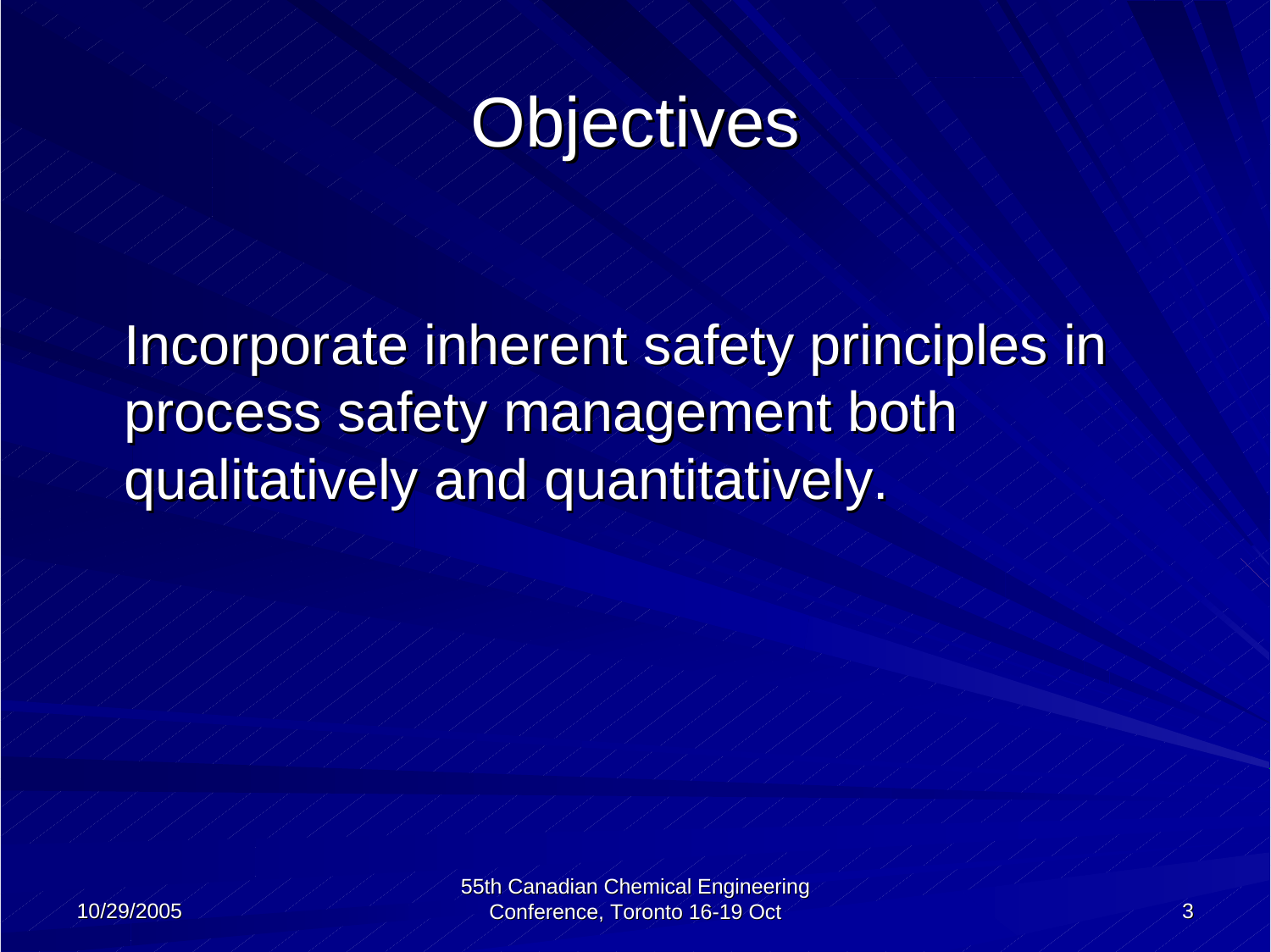#### **Process Safety Management**

**Process Safety Management is the application of** management systems to the identification, understanding and control of process hazards to prevent process related injuries and incidents (CCPS, 1989). process related injuries and incidents (CCPS, 1989). The Center for Chemical Process Safety (CCPS) was formed by the American Institute of Chemical Engineers (AIChE) in 1985 to promote the improvement of process safety among those who handle, use, process, and store hazardous materials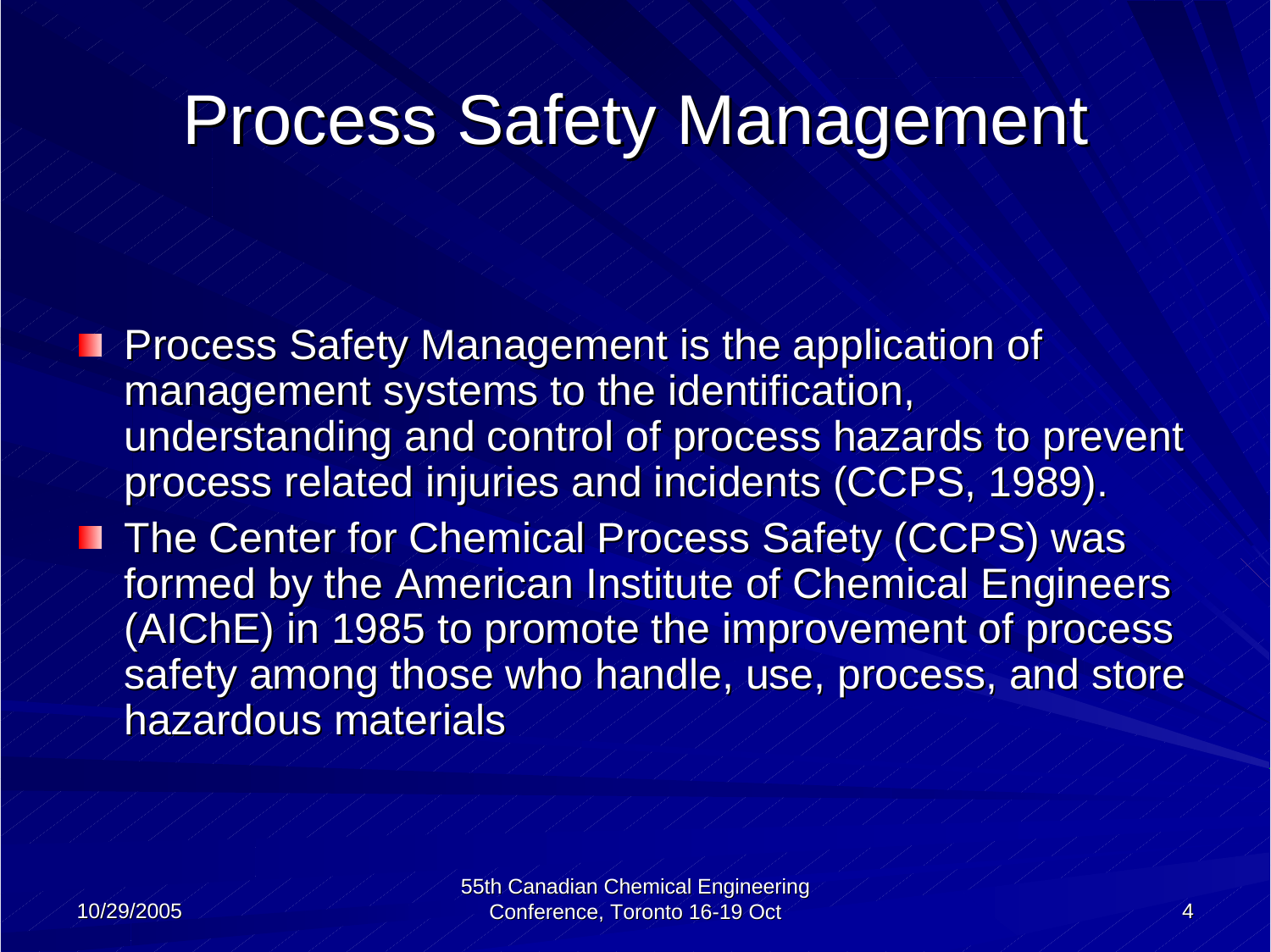# Elements of Process Safety Management

- **Accountability**
- 2.Process Knowledge and Documentation
- 3. Capital Project Review and Design Procedures
- 4.**Process Risk Management**
- 5. Management of Change
- 6. Process and Equipment Integrity
- 7.. Human Factors
- 8. Training and Performance
- 9. Incident Investigation
- 10. Company Standards, Codes and Regulations
- 11.. Audits and Corrective Action
- 12.**Enhancement of Process Safety Knowledge**

1.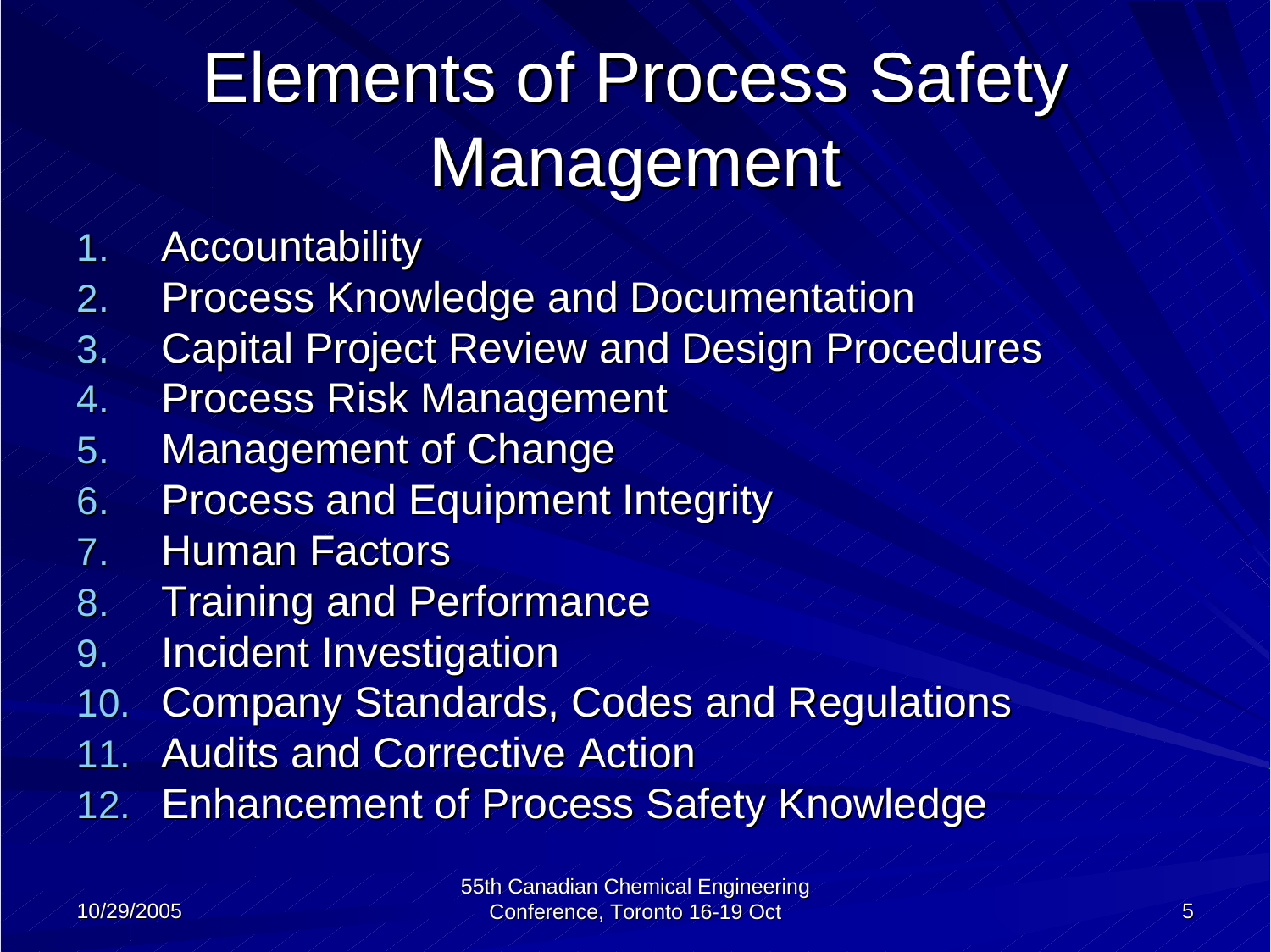#### How we deal with hazards

**Engineered: Engineering features which** reduce the frequency or mitigate consequences of the existing hazards.

Procedural: Use of safe work practices or Procedural: Use of safe work practices or procedures to reduce the risk.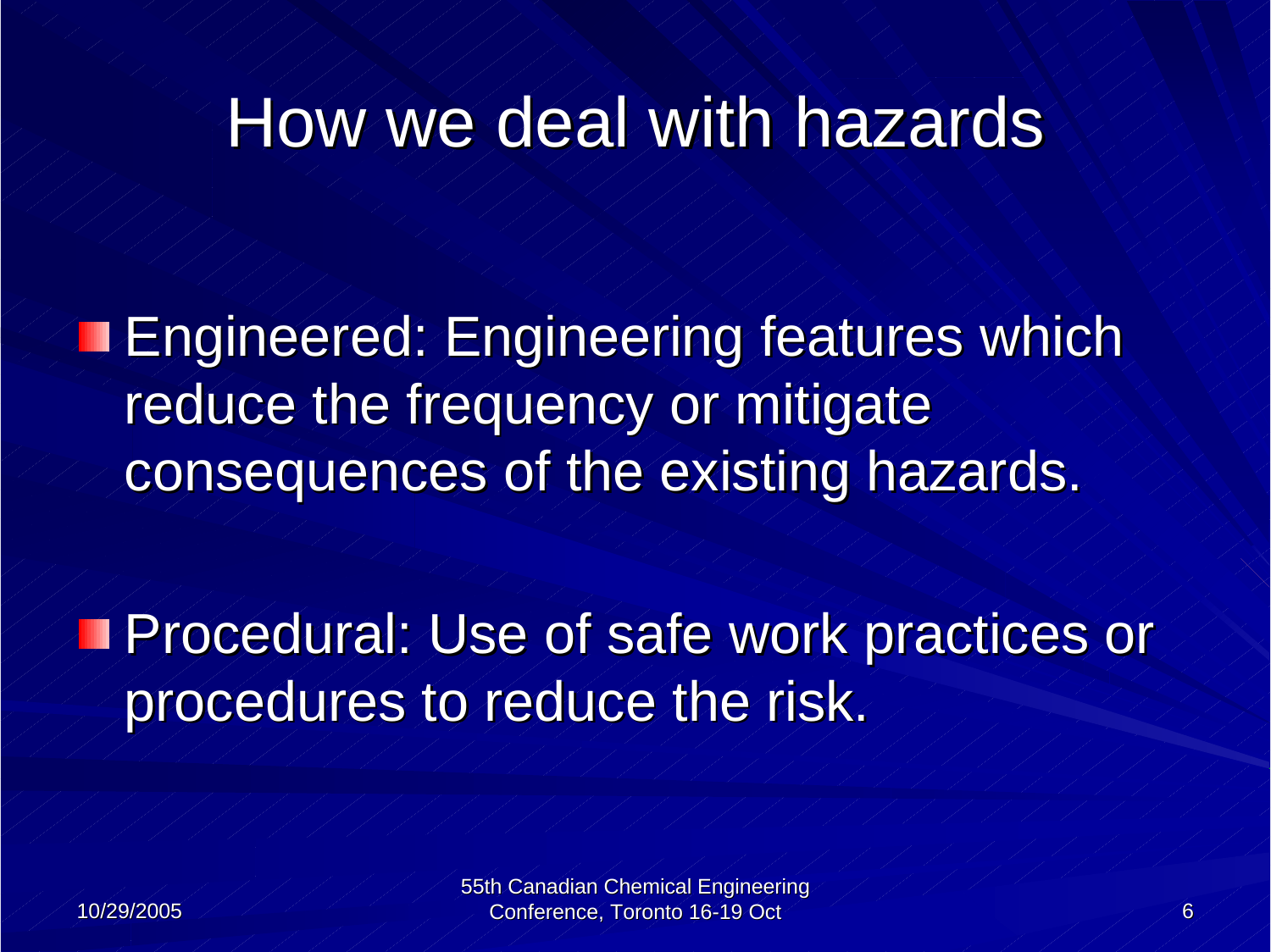From dictionary – inherent - Belonging to the very nature of a person or a thing.

Characteristic of a design which prevents hazard or mitigate consequences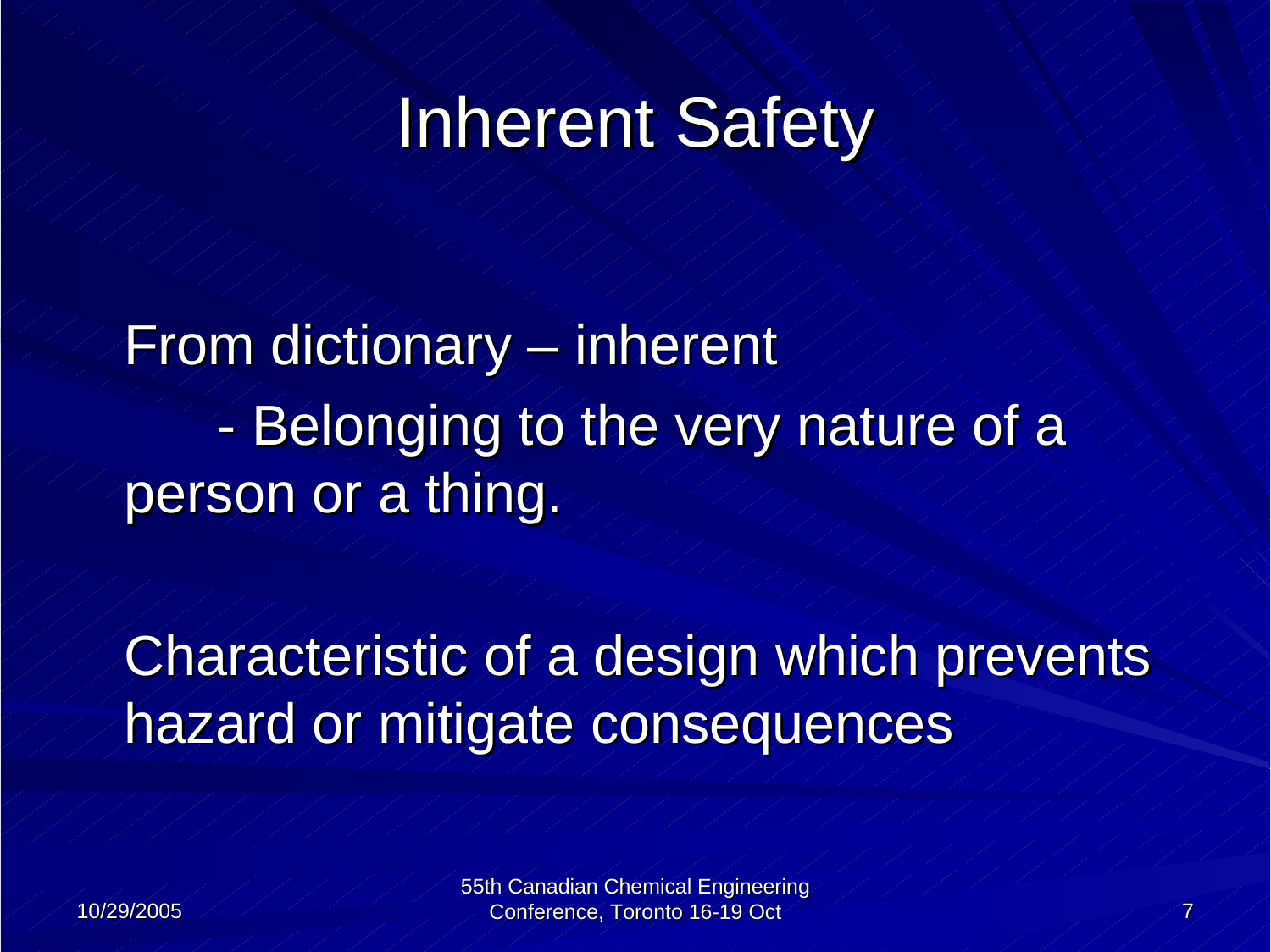## Principles of Inherent Safety

#### The four main principles are

Minimization **Substitution Moderation Simplification**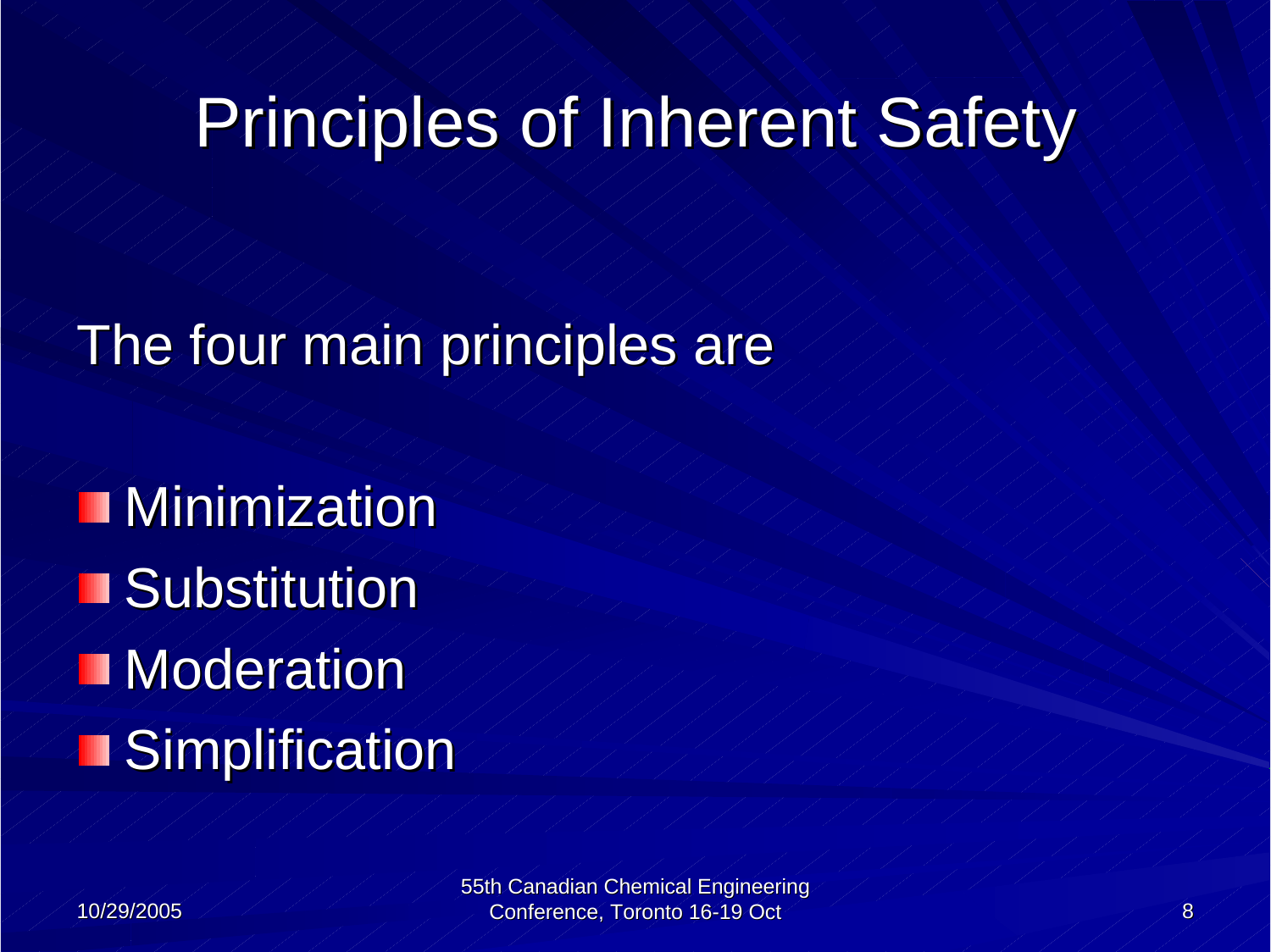#### $M$ inimization:

#### Minimize the hazard by reducing the quantity of the hazardous material.



10/29/2005 10/29/2005

55th Canadian Chemical Engineering Conference, Toronto 16-19 Oct 9 Conference, Toronto 16-19 Oct 9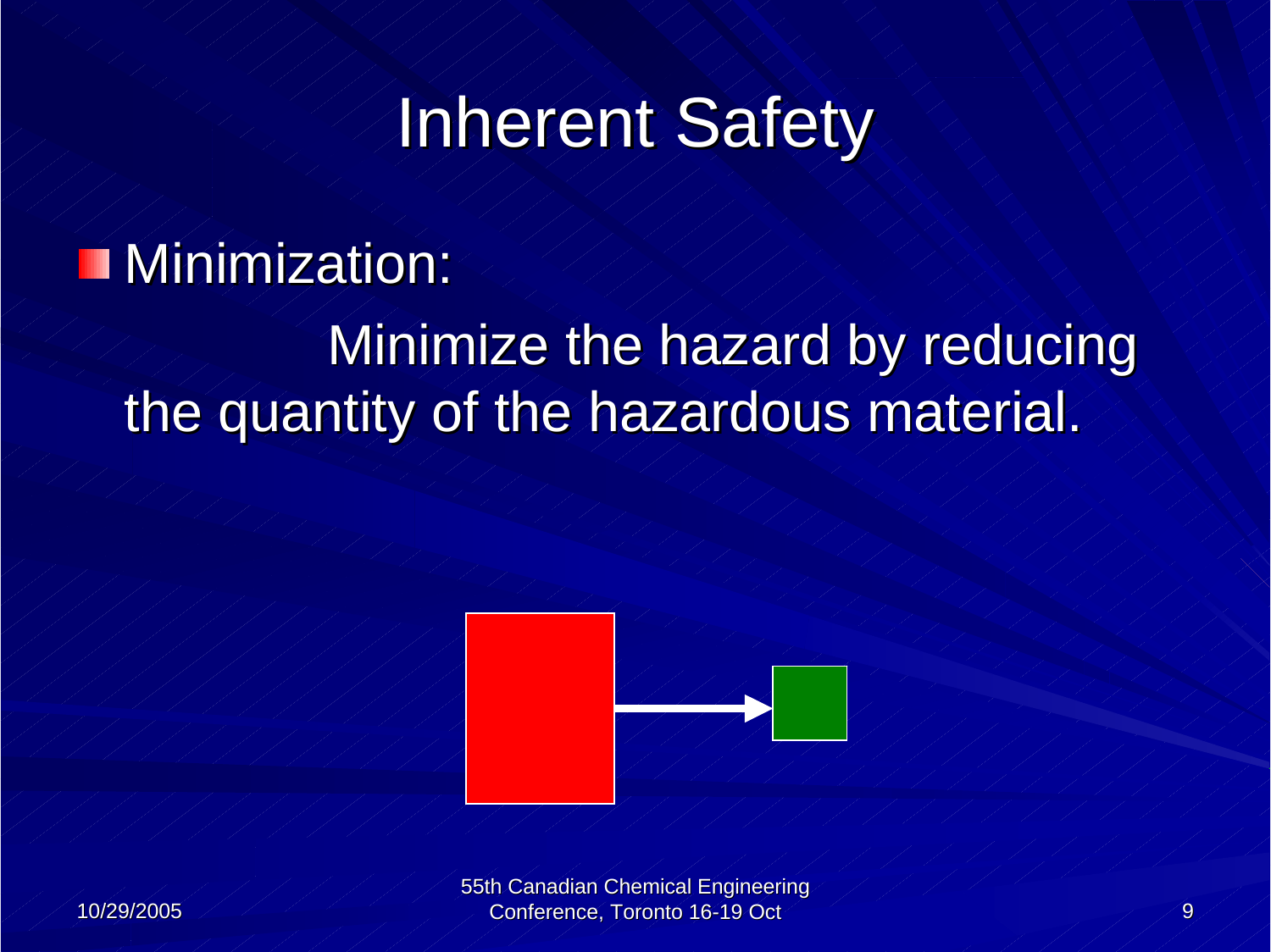#### **Substitution:**

#### Replacement of hazardous material or process with one that is less hazardous.





55th Canadian Chemical Engineering Conference, Toronto 16-19 Oct 100 and 100 and 100 and 100 and 100 and 100 and 100 and 100 and 100 and 100 and 100 and 100 and 100 and 100 and 100 and 100 and 100 and 100 and 100 and 100 and 100 and 100 and 100 and 100 and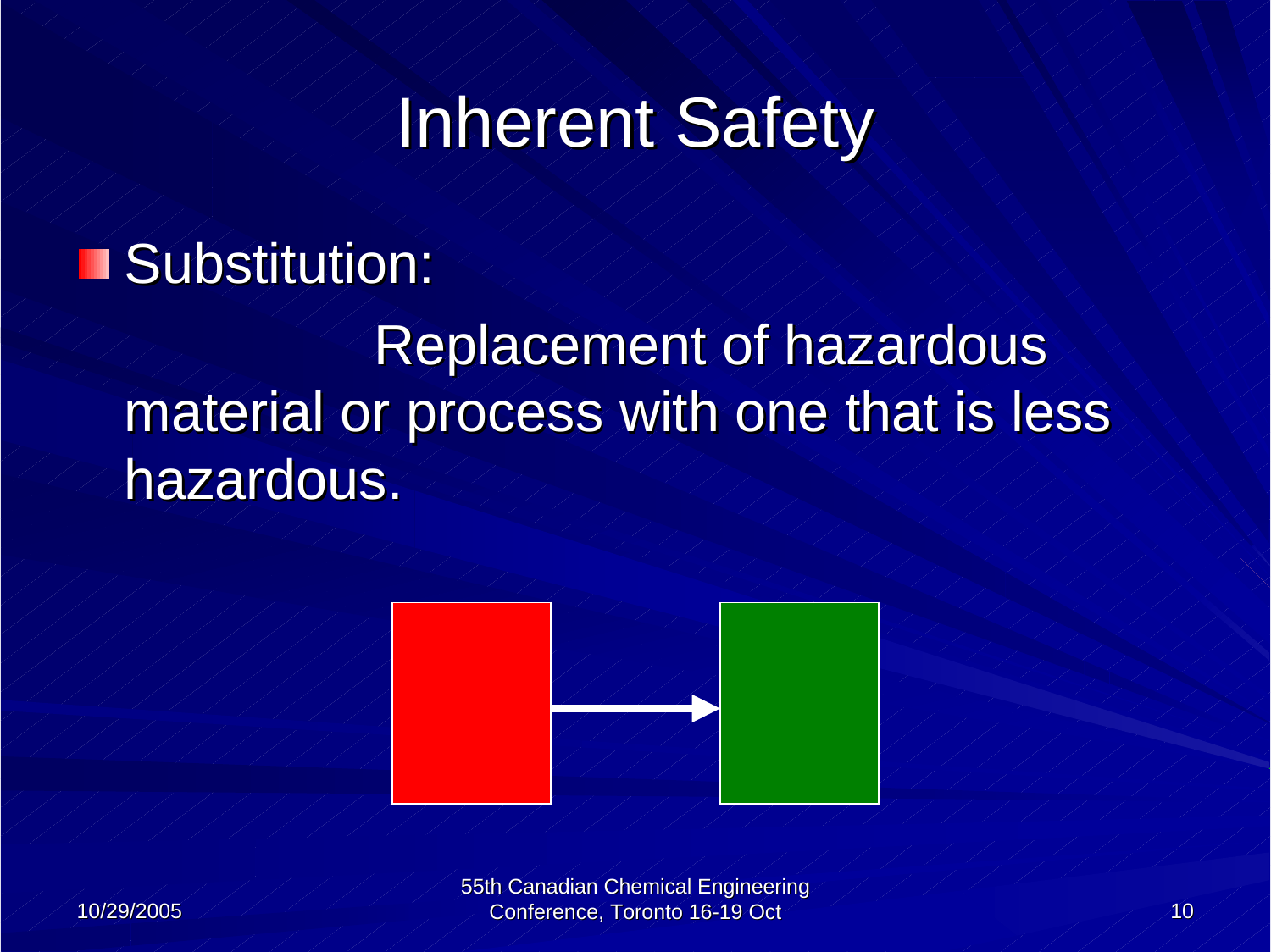#### **Moderation:**

#### Moderation means using materials under less hazardous conditions.



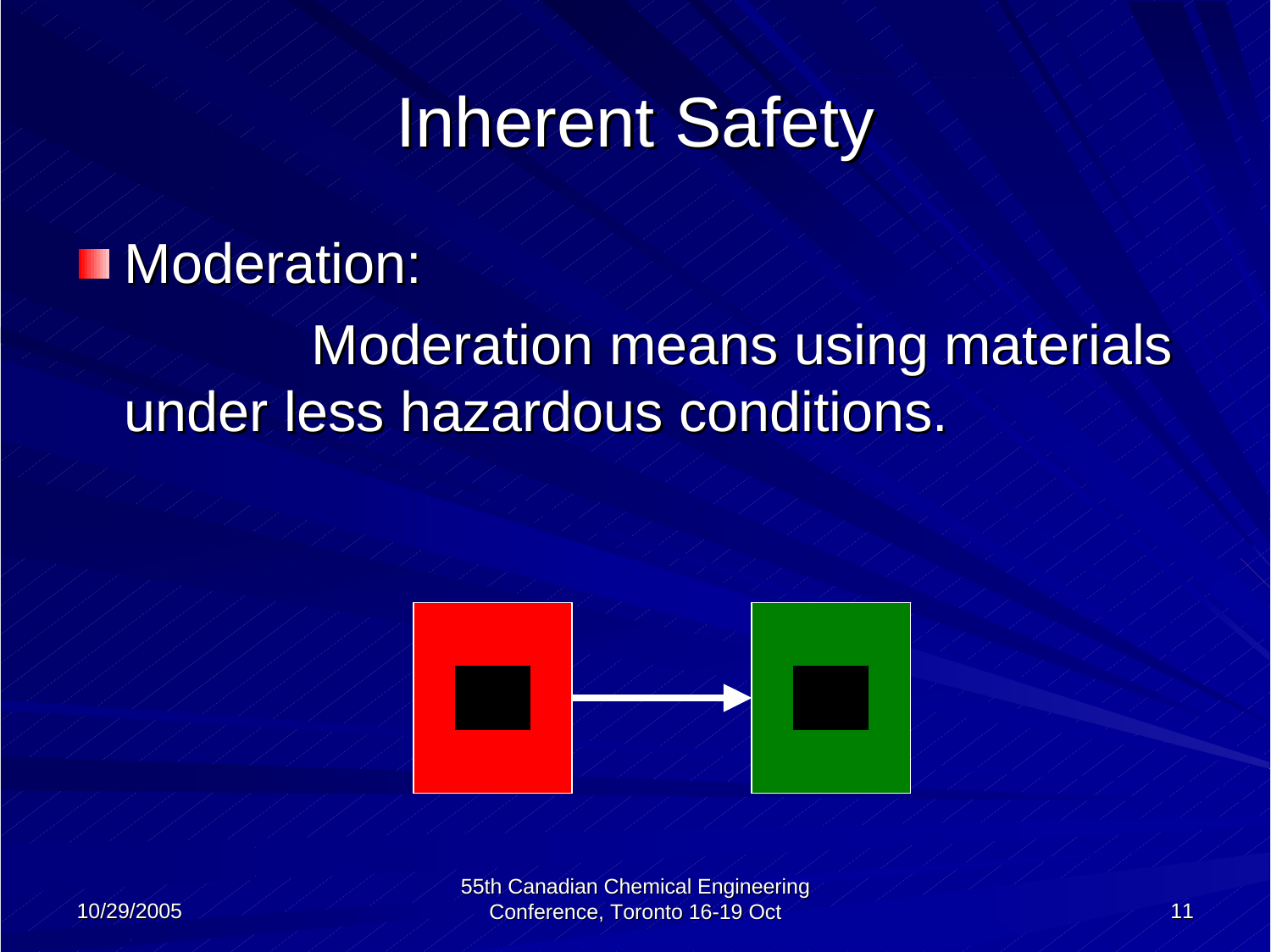#### **Simplification:**

Simplification means designing to avoid unnecessary complexity, thus reducing the opportunities for error and mis-opeartion.





55th Canadian Chemical Engineering Conference, Toronto 16-19 Oct 12 Conference, Toronto 16-19 Oct 12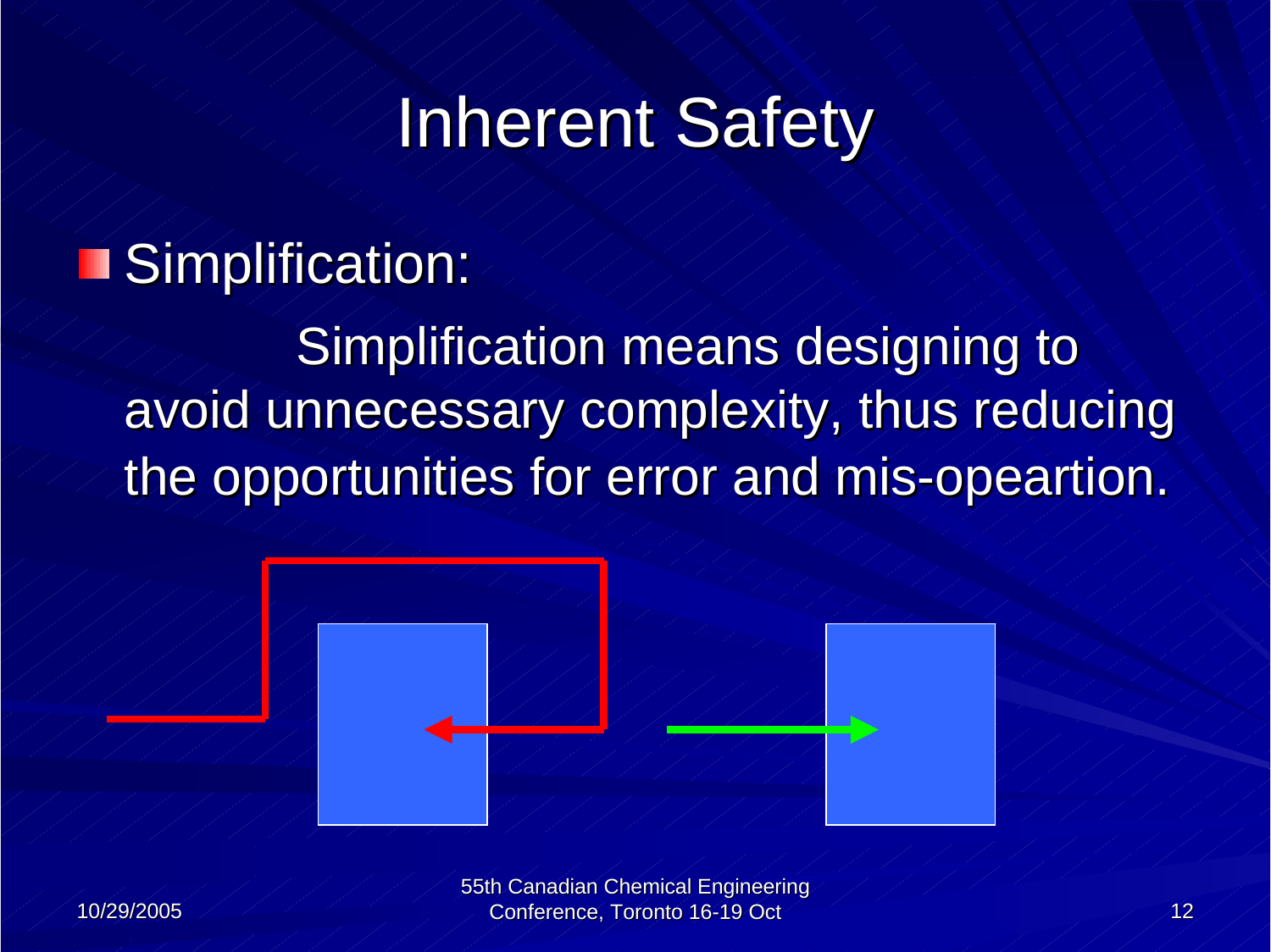## The need for incorporating IS in PSM

**Although most companies that handle** hazardous material have implemented process safety management, they are still having incidents

 $\checkmark$  Incorporation of inherent safety principles in the basic definitions of PSM elements, can improve the quality of PSM to a great extent.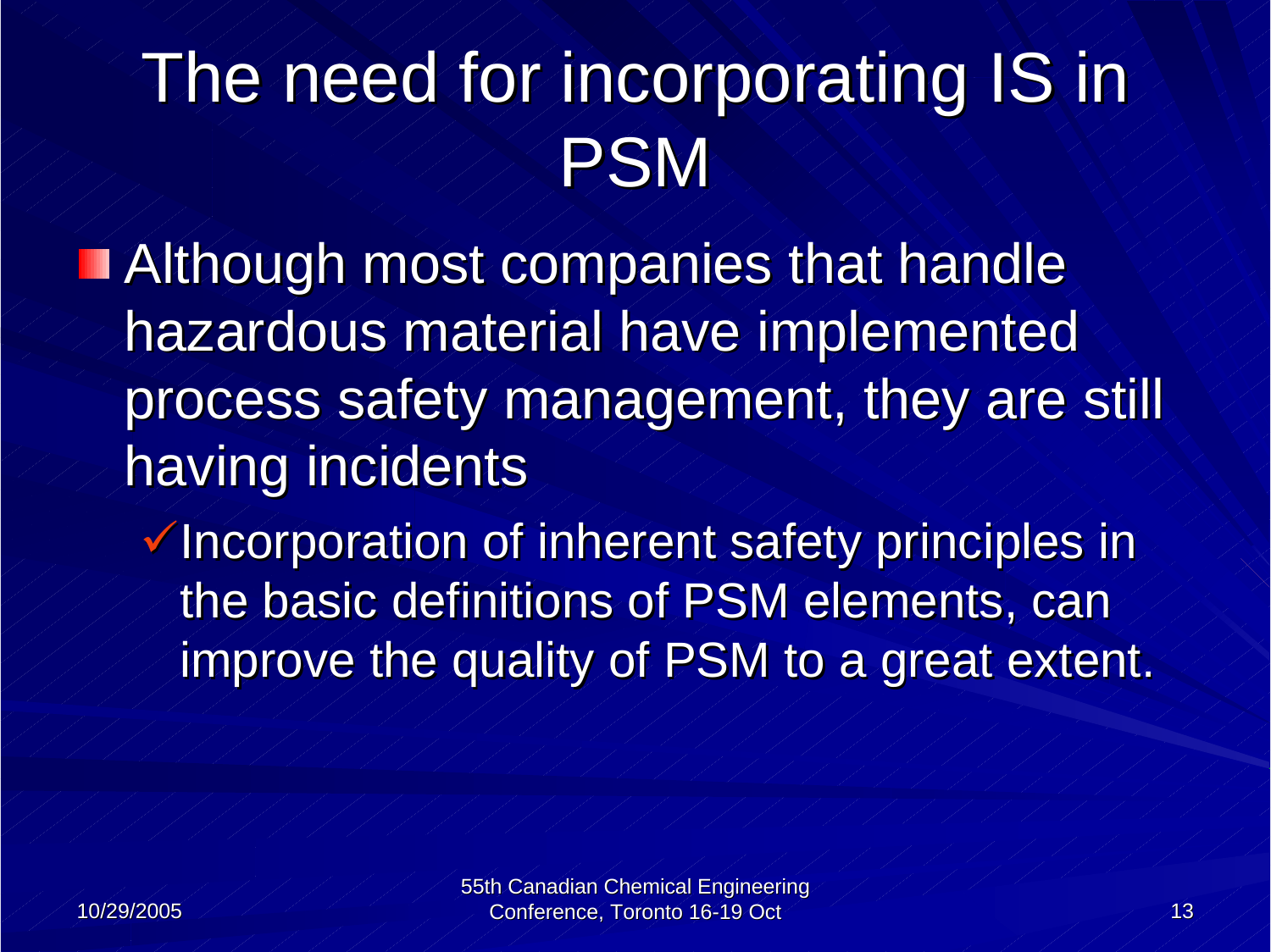PSM Elements Selected for IS Incorporation **T Process Risk Management Management of Change Process and Equipment Integrity** Human Factors **Training and Performance Incident Investigation** Standards, Codes and Regulations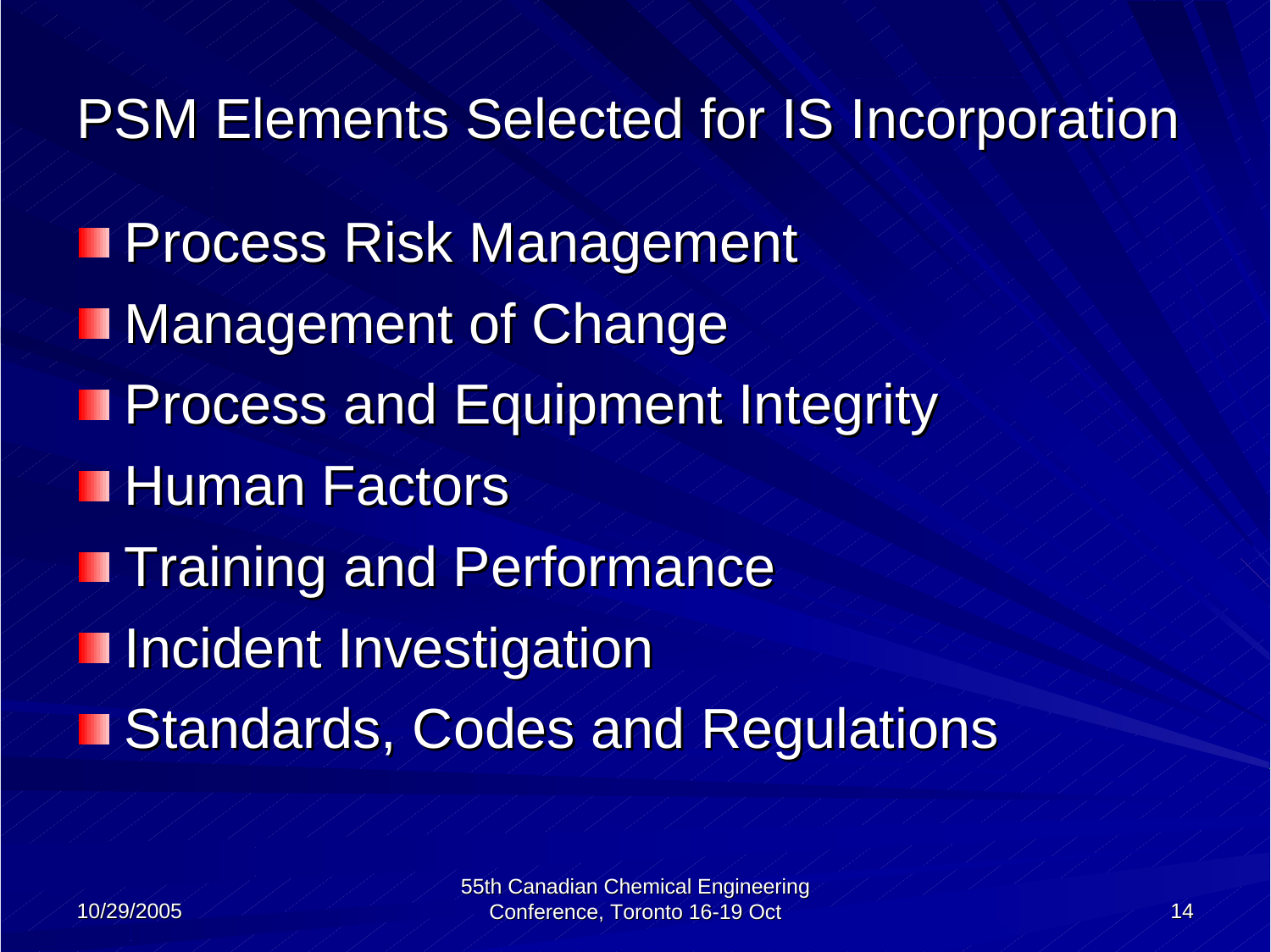# Methodology

#### Qualitative:

**I** Identifying protocol **T Work-in Inherent Safety Checklist and** Guidewords at both front and back end of the protocol.

#### Quantitative:

 $\blacksquare$  For quantitative part, the plan is to incorporate I2SI into one of the elements and also developing a new tool for one the elements.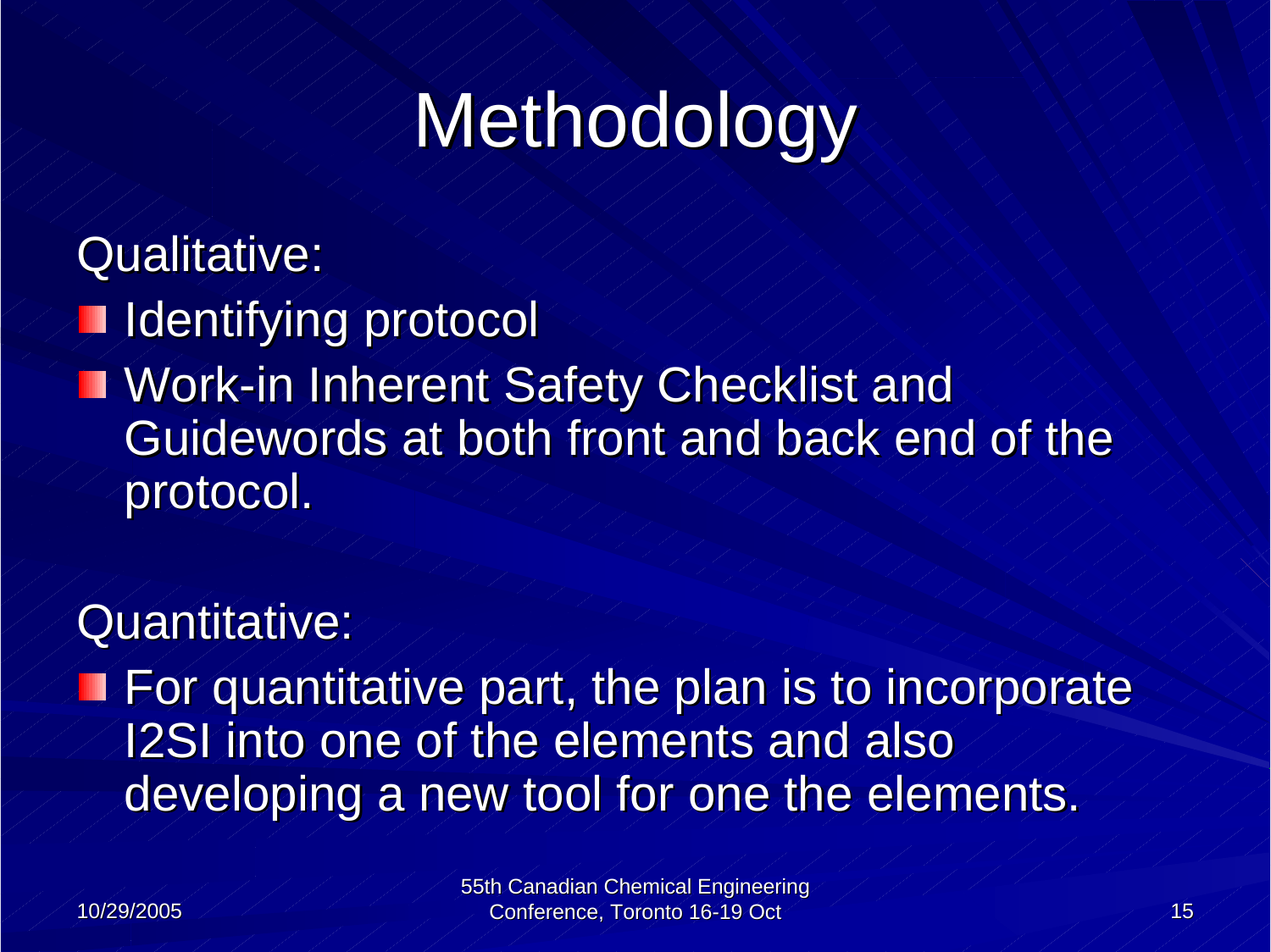# Methodology

#### Qualitative:

- $\mathcal{L}_{\mathcal{A}}$ – Management of Change
- $-$  Human Factors $^{\circ}$
- $-$  Training and Performance  $\overline{a}$
- $\mathcal{L}_{\mathcal{A}}$  $-$  Incident Investigation
- Standards, Codes and Regulations

#### Quantitative: п

- Process Risk Management
- $\mathcal{L}_{\mathcal{A}}$ **- Process and Equipment Integrity**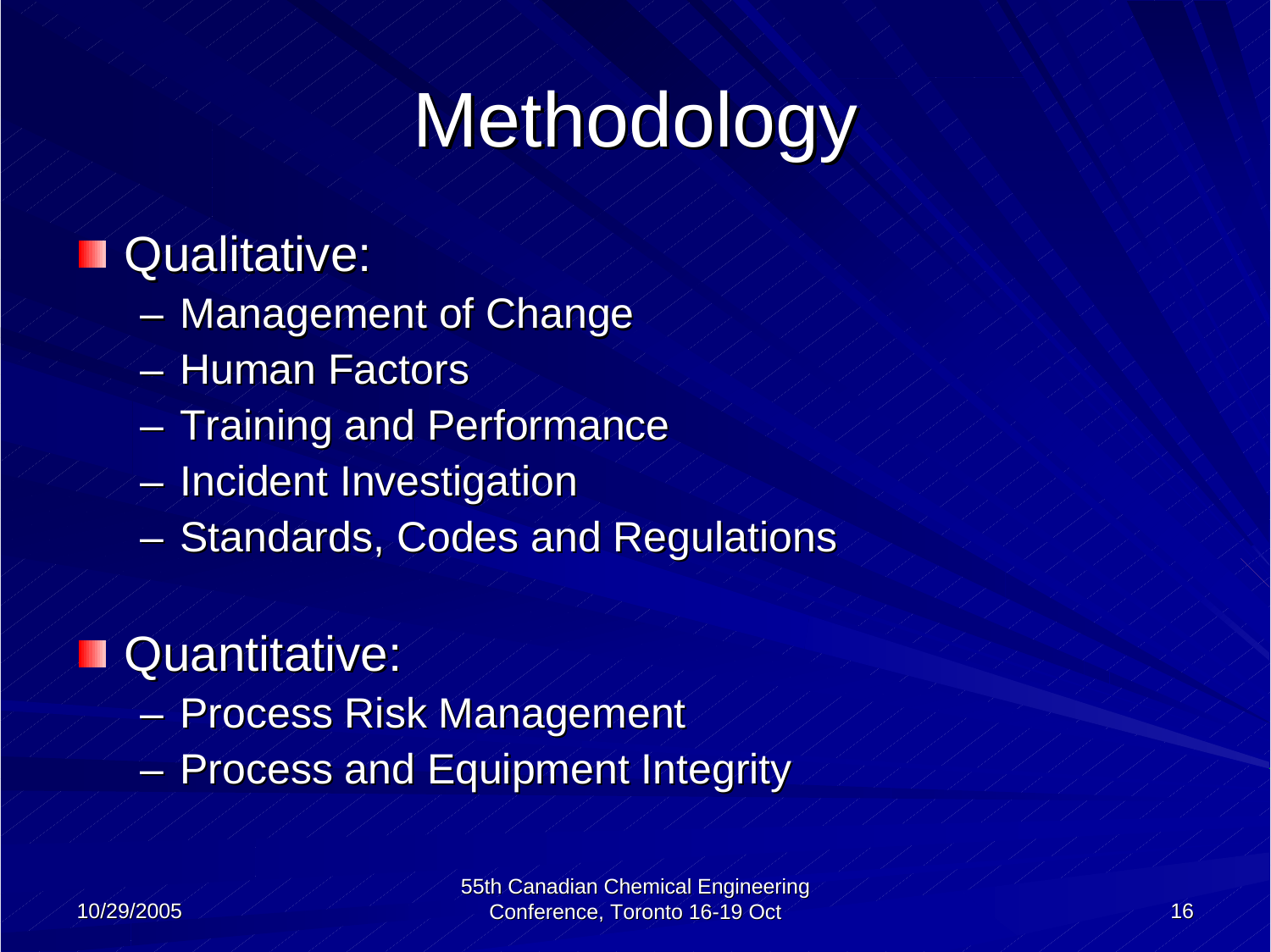# I2SI: Integrated Inherent Safety **Index**

Illet 12SI is guideword based indexing approach to measure inherent safety  $I2SI = ISPI/HI$ 

 $-$  HI is hazard index; ranges values from 1 to 200

 $-$  ISPI is measures of the applicability of  $\epsilon$ inherent safety principles; values ranges from 1 to 200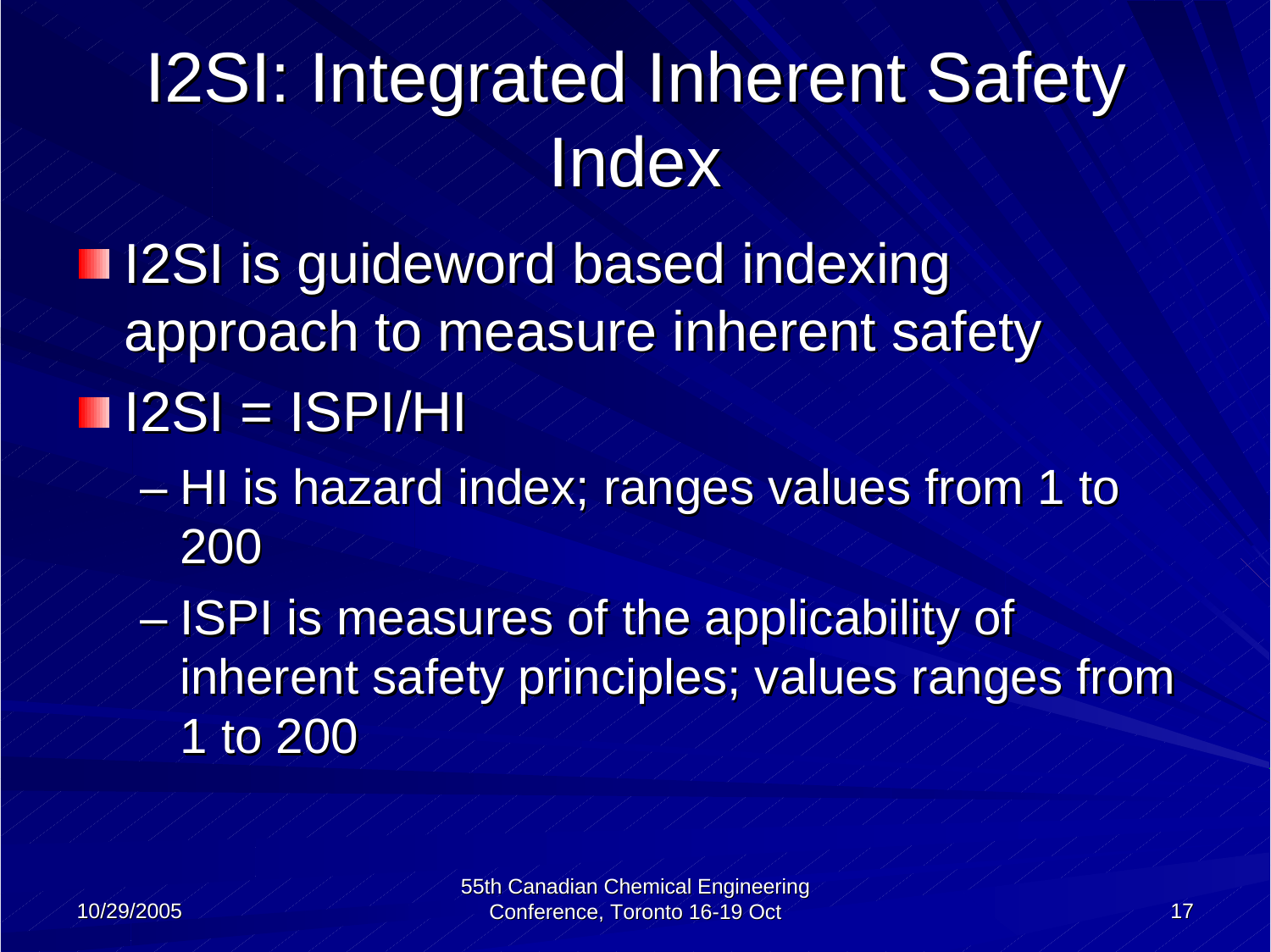# Investigation Methodology

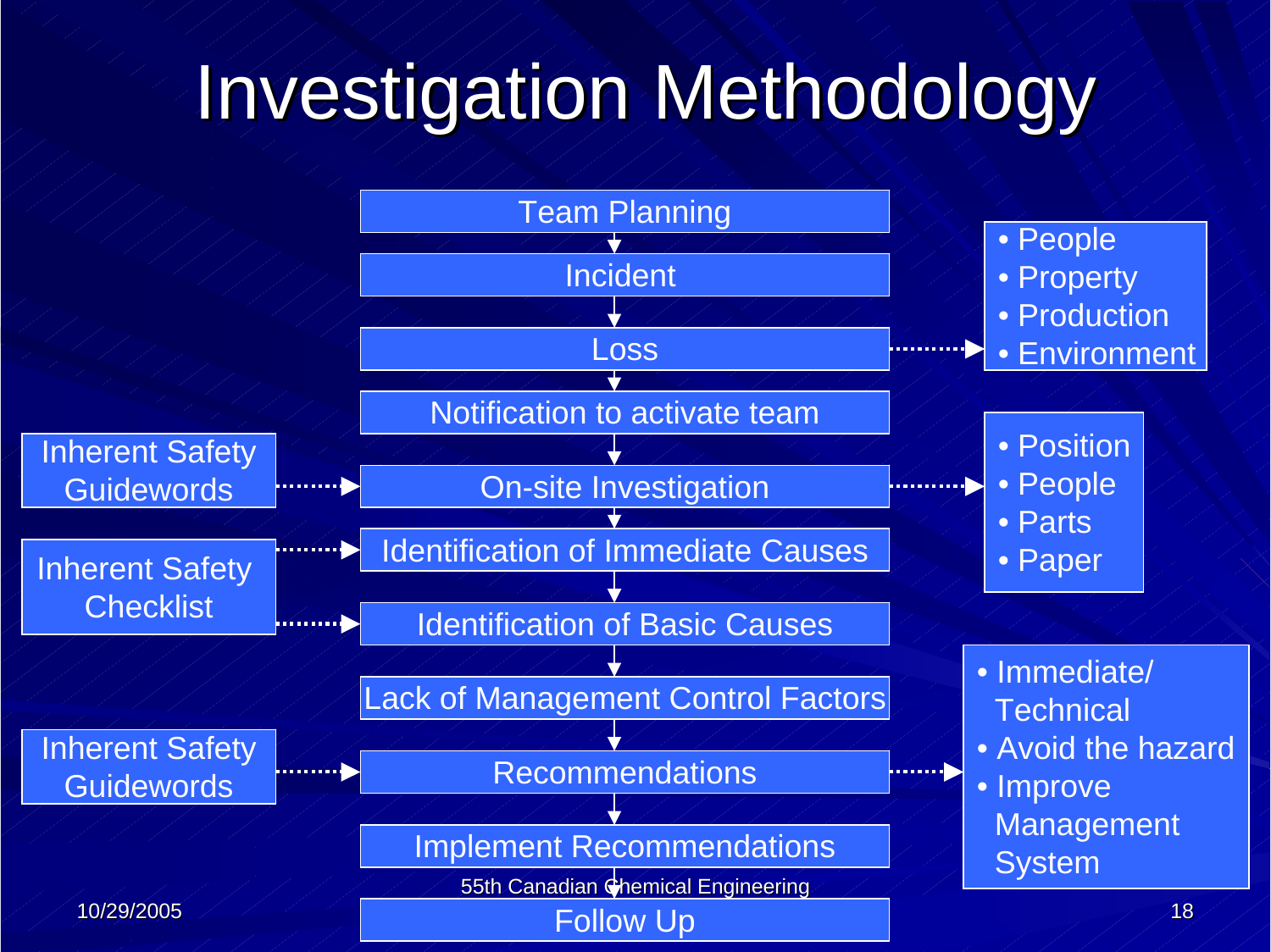## Inherent Safety Guidewords

Minimize: Use smaller quantities of hazardous materials when the use of such materials cannot be avoided. Perform a hazardous procedure as few times as possible when the procedure is unavoidable.

Substitute: Replace a substance with a less hazardous material or processing route with one that does not involve hazardous material. Replace a hazardous procedure with one that is less hazardous.

Moderate: Use hazardous materials in their least hazardous forms or  $\epsilon$ identify processing options that involve less severe processing conditions.

Simplify: Design processes, processing equipment, and procedures to eliminate opportunities for errors by eliminating excessive use of add-on (engineered) safety features and protective  $\epsilon$ devices.

10/29/2005 10/29/2005

55th Canadian Chemical Engineering Conference, Toronto 16-19 Oct 19 Section 19 November 2014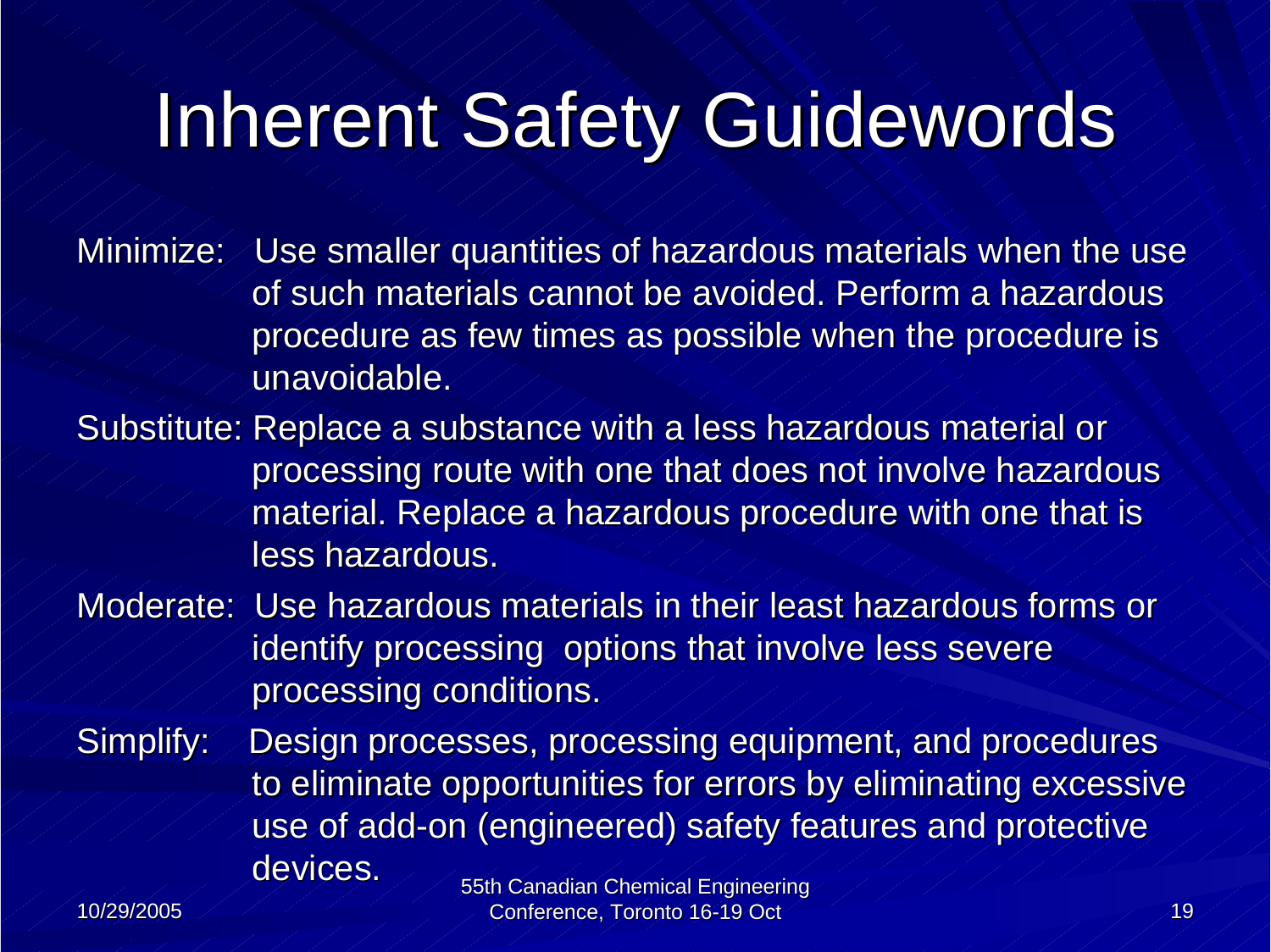## Inherent Safety Checklist

| Guideword         | <b>Checklist question</b>                                                                   |
|-------------------|---------------------------------------------------------------------------------------------|
| <b>Minimize</b>   | ightharpoonup Is the storage of all hazardous gases, liquids and<br>solids minimized?       |
|                   | Are just in time deliveries used when dealing with<br>Ш<br>hazardous materials?             |
|                   | I Is shift rotation optimized to avoid fatigue?                                             |
| <b>Substitute</b> | Can a less toxic, flammable or reactive material be<br>substituted for use?                 |
|                   | Can a water based product be used in place of a<br>solvent or oil based product?            |
|                   | I Is there an alternate way of moving product or<br>equipment as to eliminate human strain? |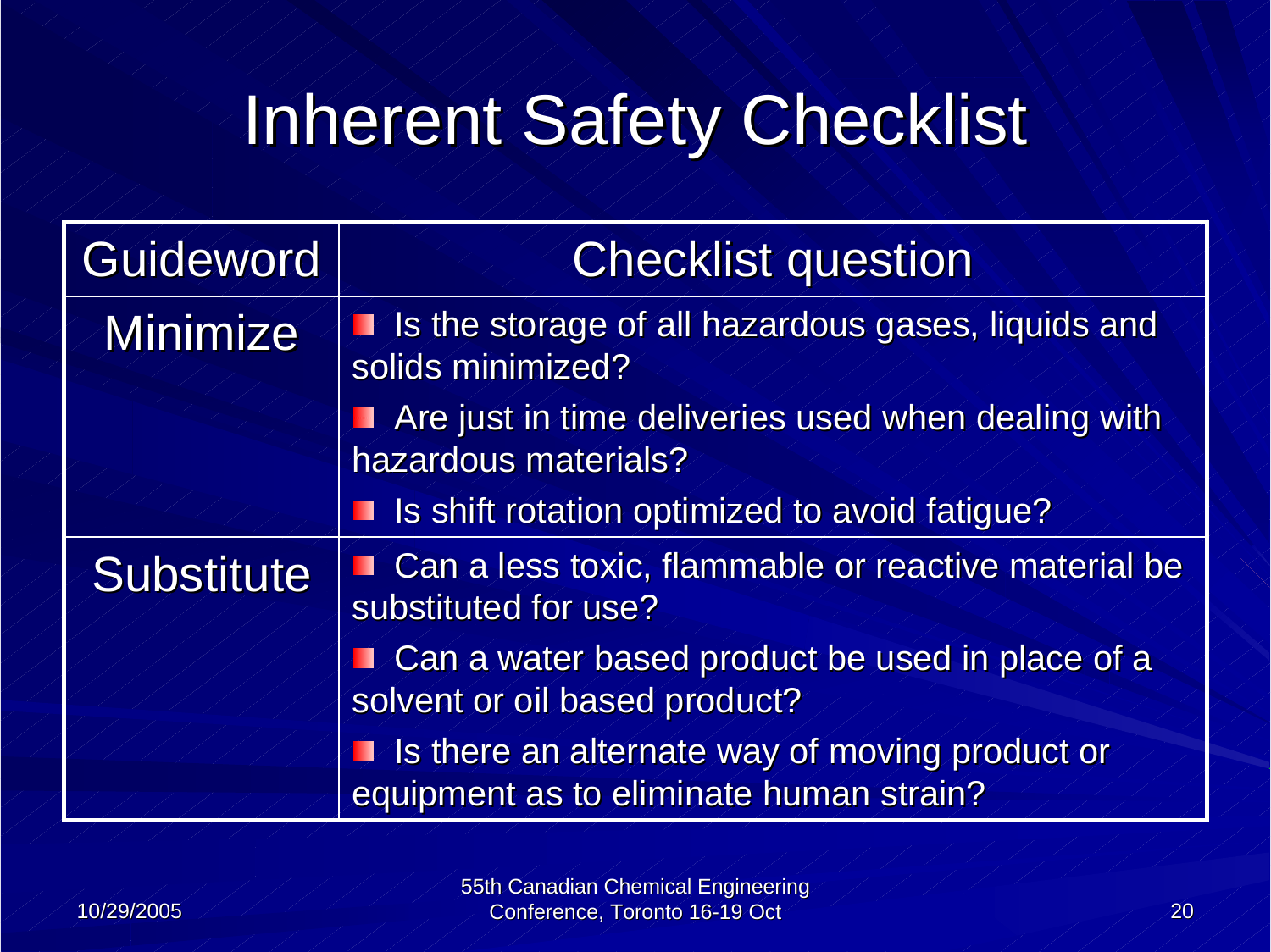## Inherent Safety Checklist Contd.

| Guideword       | <b>Checklist question</b>                                                                                                                                                                                                                                                 |
|-----------------|---------------------------------------------------------------------------------------------------------------------------------------------------------------------------------------------------------------------------------------------------------------------------|
| <b>Moderate</b> | Can potential releases be reduced via lower<br>temperatures or pressures, or elimination of<br>equipment?                                                                                                                                                                 |
|                 | Are all power tools de-energized when not in use<br>for extended periods?                                                                                                                                                                                                 |
| <b>Simplify</b> | Are all manuals, guides and instructional material<br>clear and easy to understand, especially those that<br>are used in an emergency situation?<br>Are equipments or procedures designed such that<br>they cannot be operated incorrectly or carried out<br>incorrectly? |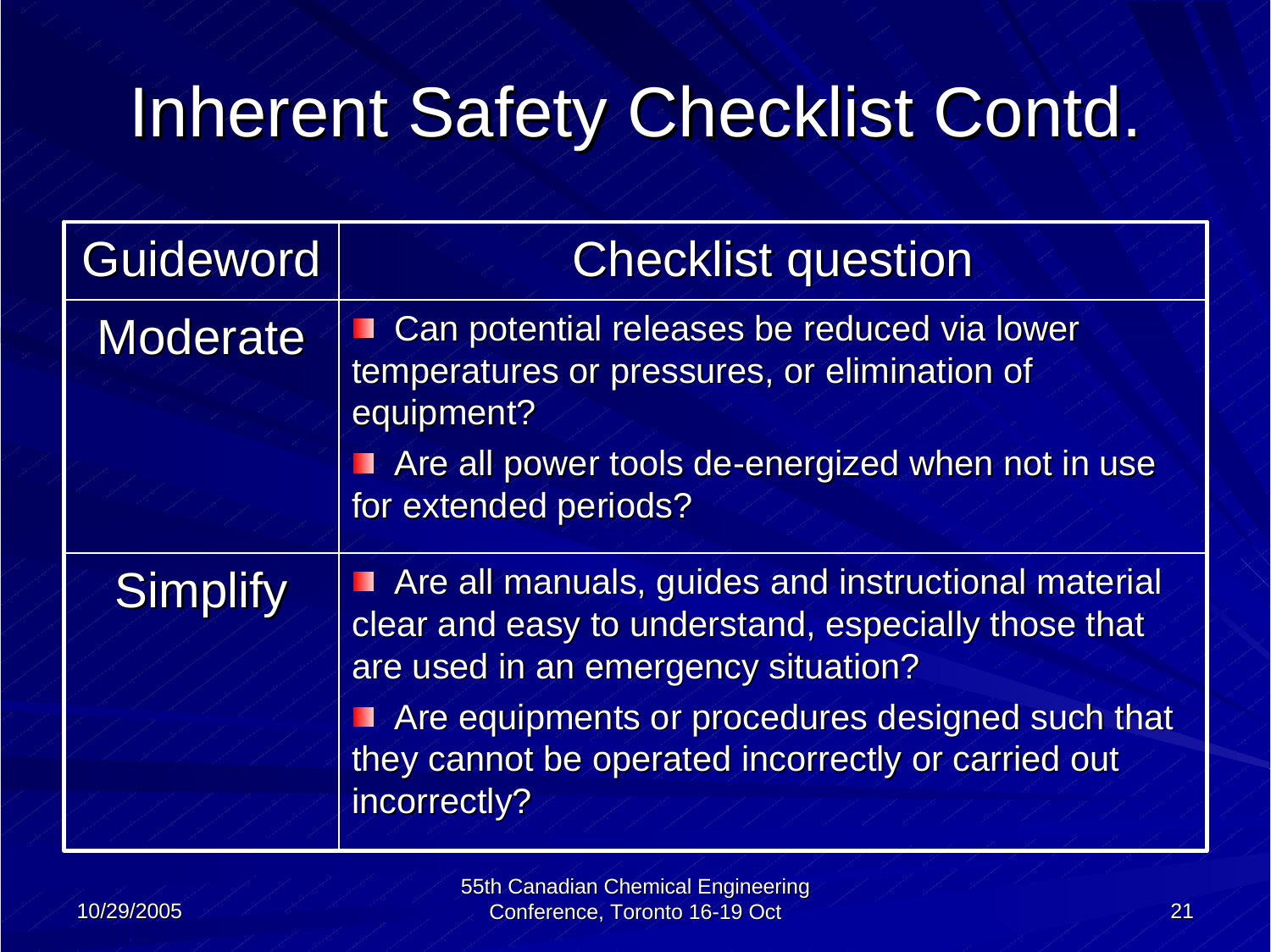# Management of Change

**Policies and procedures which ensure that** change do not result in operations outside of established safety parameters **Essential element is a plant's process** safety system **Managing change can mean managing** potential incidents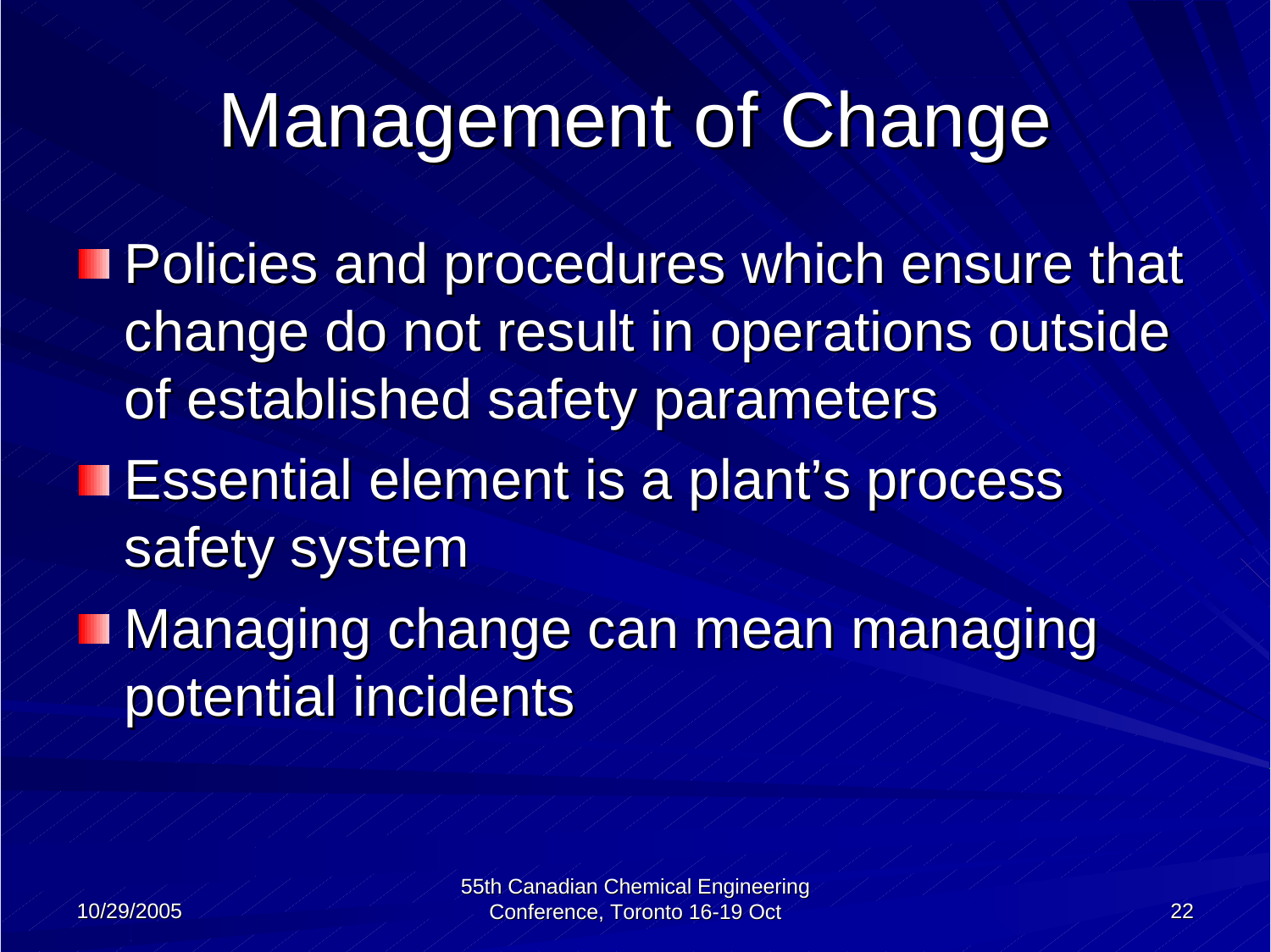# Main Types of Changes

**Change of Process Technology Change of Facility TOrganization Change Variance Procedures**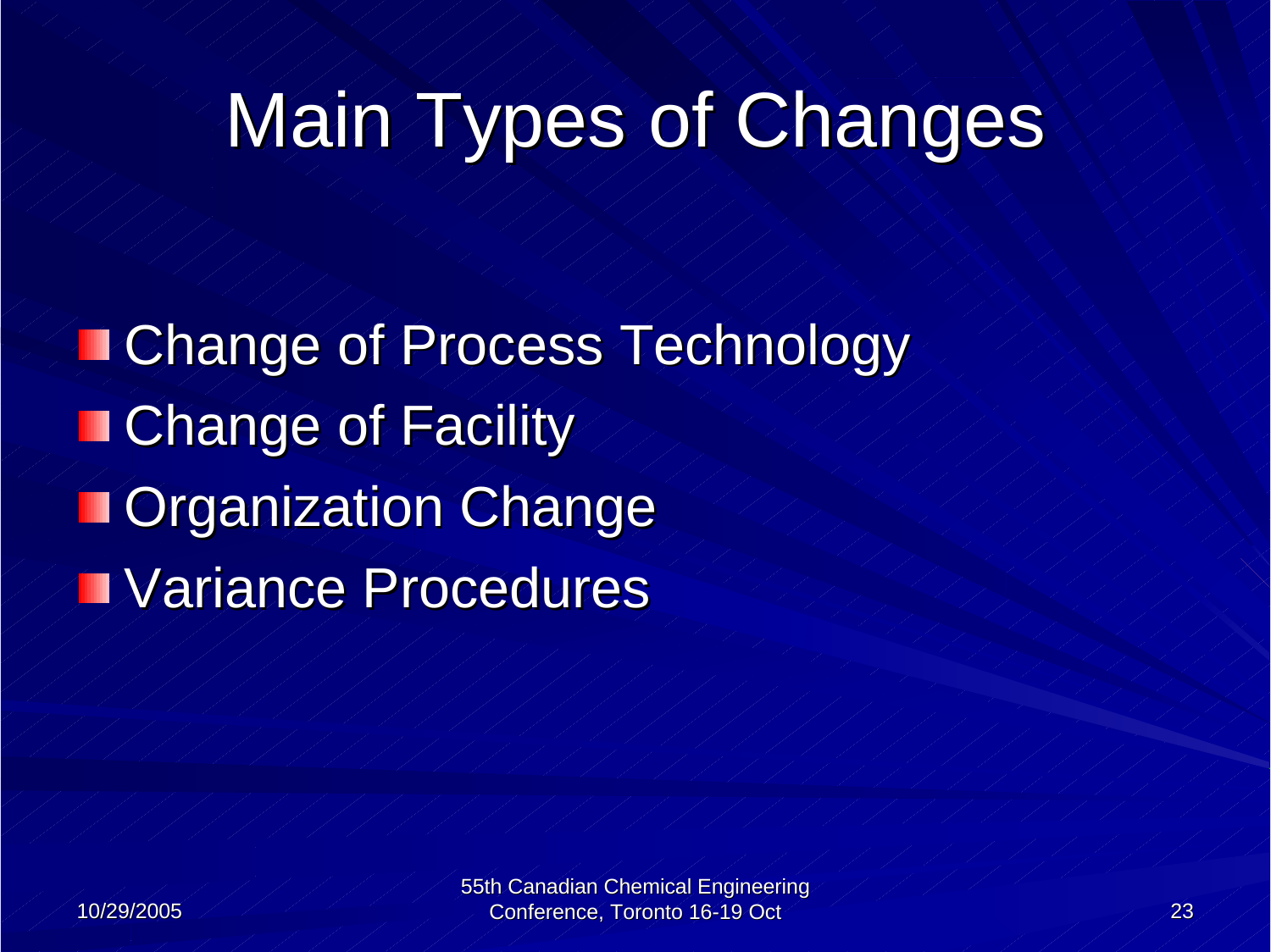# Flowchart for Management of **Change**



*Kelly (1996)*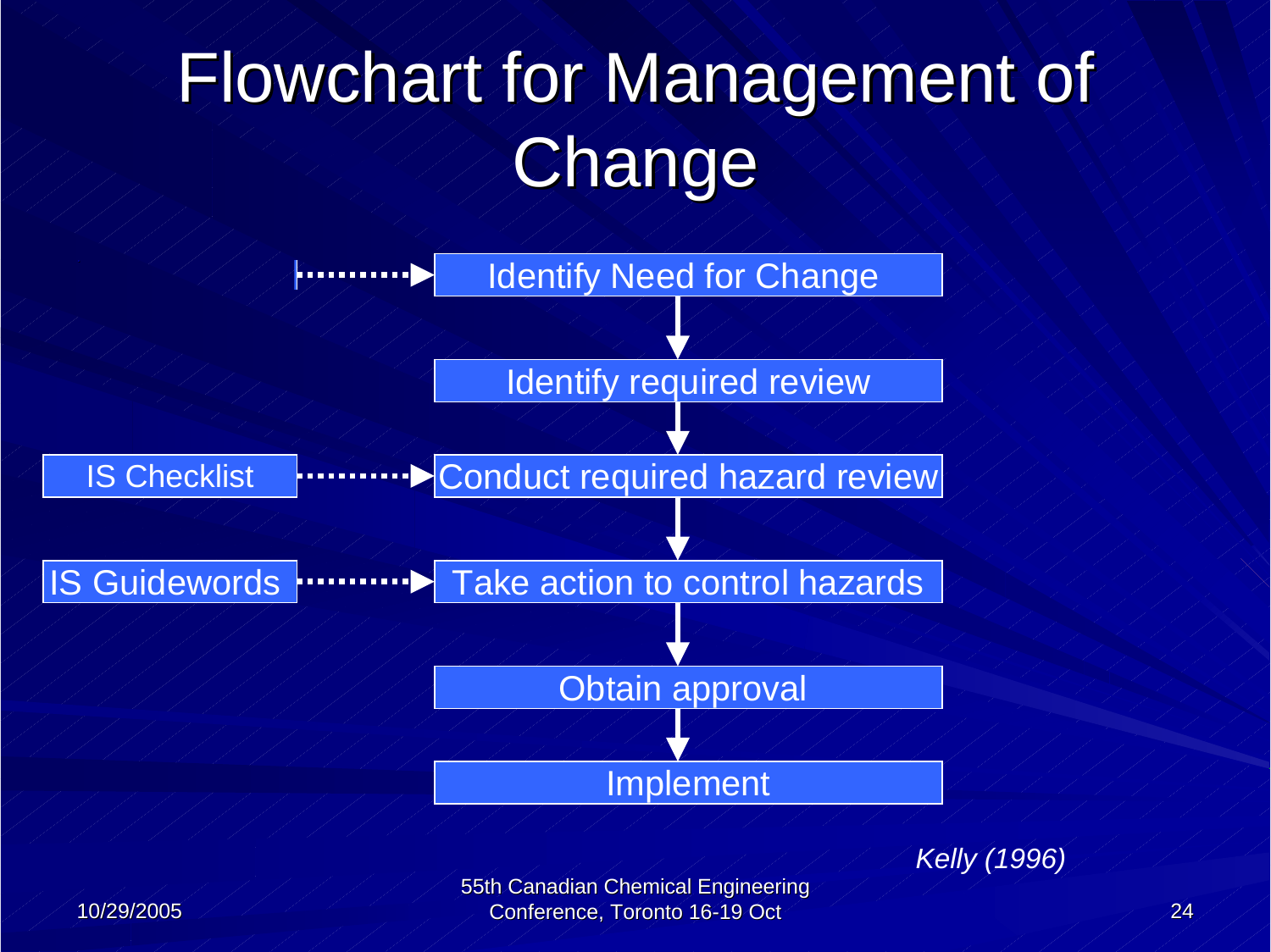# Flowchart for Management of **Change**



*Kelly (1996)*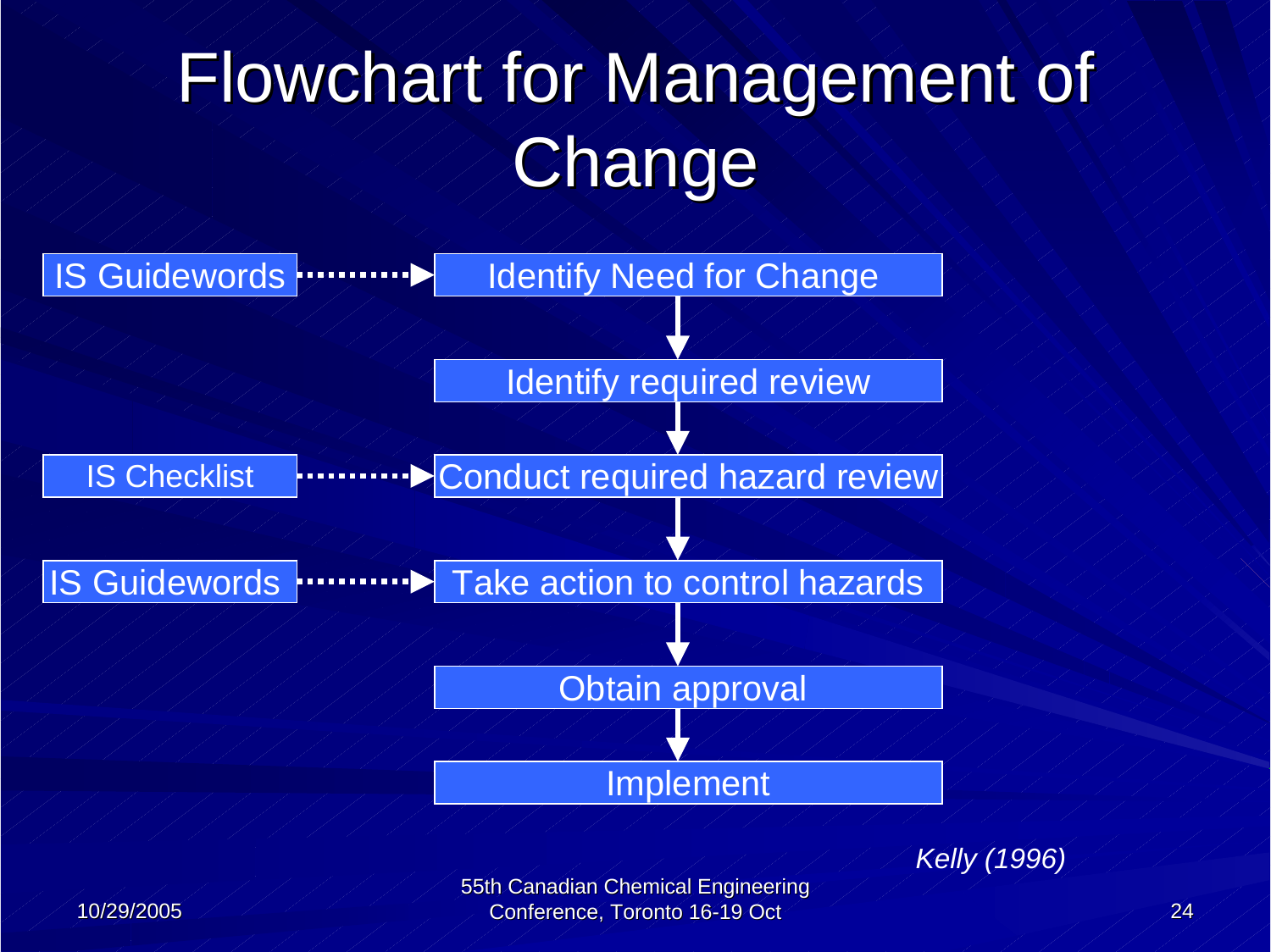# Future Work

Case Study: Flixborough **IVapor Cloud Explosion- fueled by release** of 30 tons of cyclohexane Largest single loss by fire or explosion in Largest single loss by fire or explosion in the UK  $-$ Killed 28 people  $\overline{\phantom{a}}$  $\mathcal{L}_{\mathcal{A}}$  $-$  Injured 89 others  $\sqrt{ }$  $-$  \$63 million in the property damage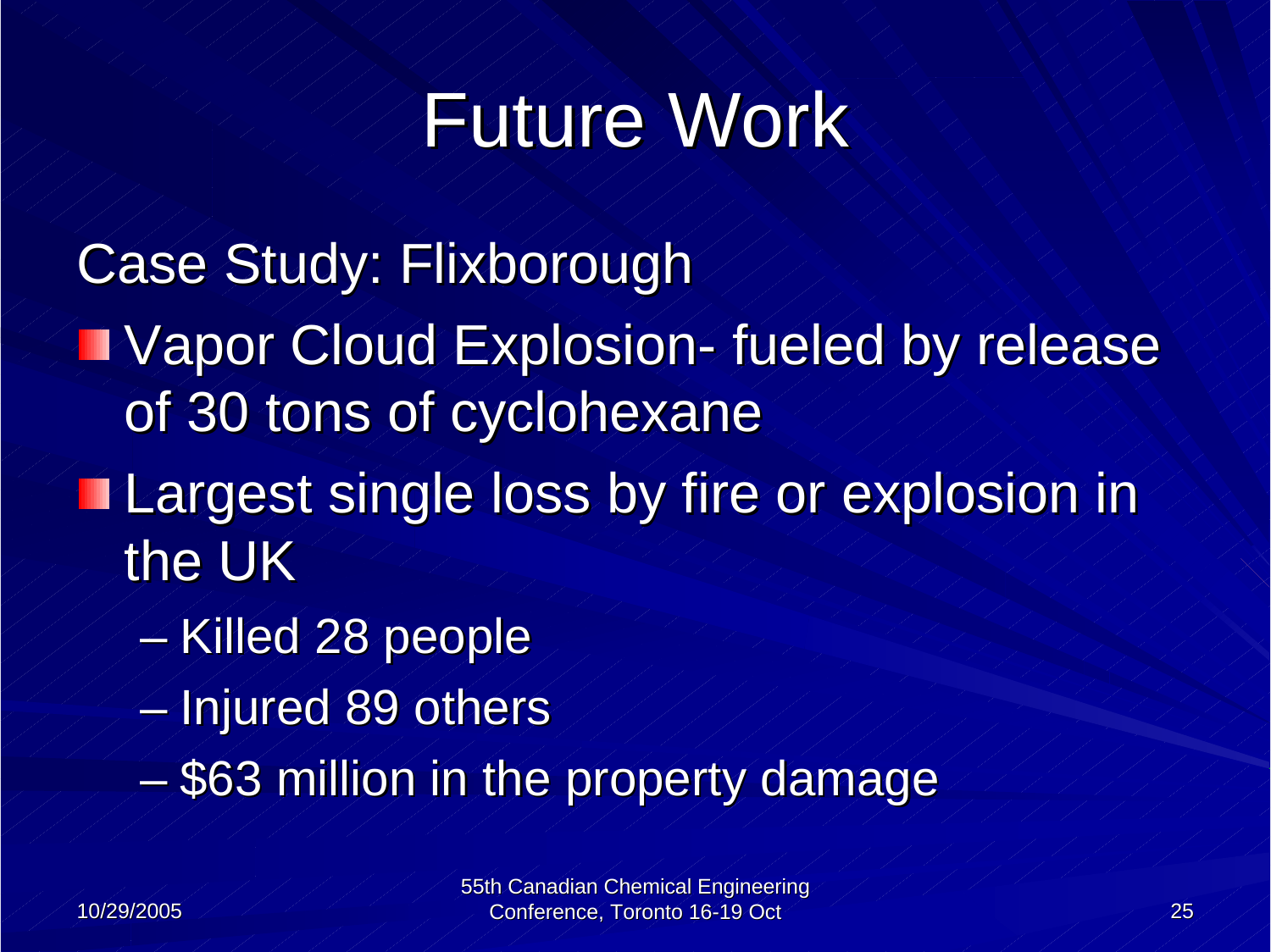# Acknowledgements

Dr. Paul Amyotte **TDr. Faisal Khan** Doug McCutcheon

55th Canadian Chemical Engineering Conference, Toronto 16-19 Oct 26 Conference, 26